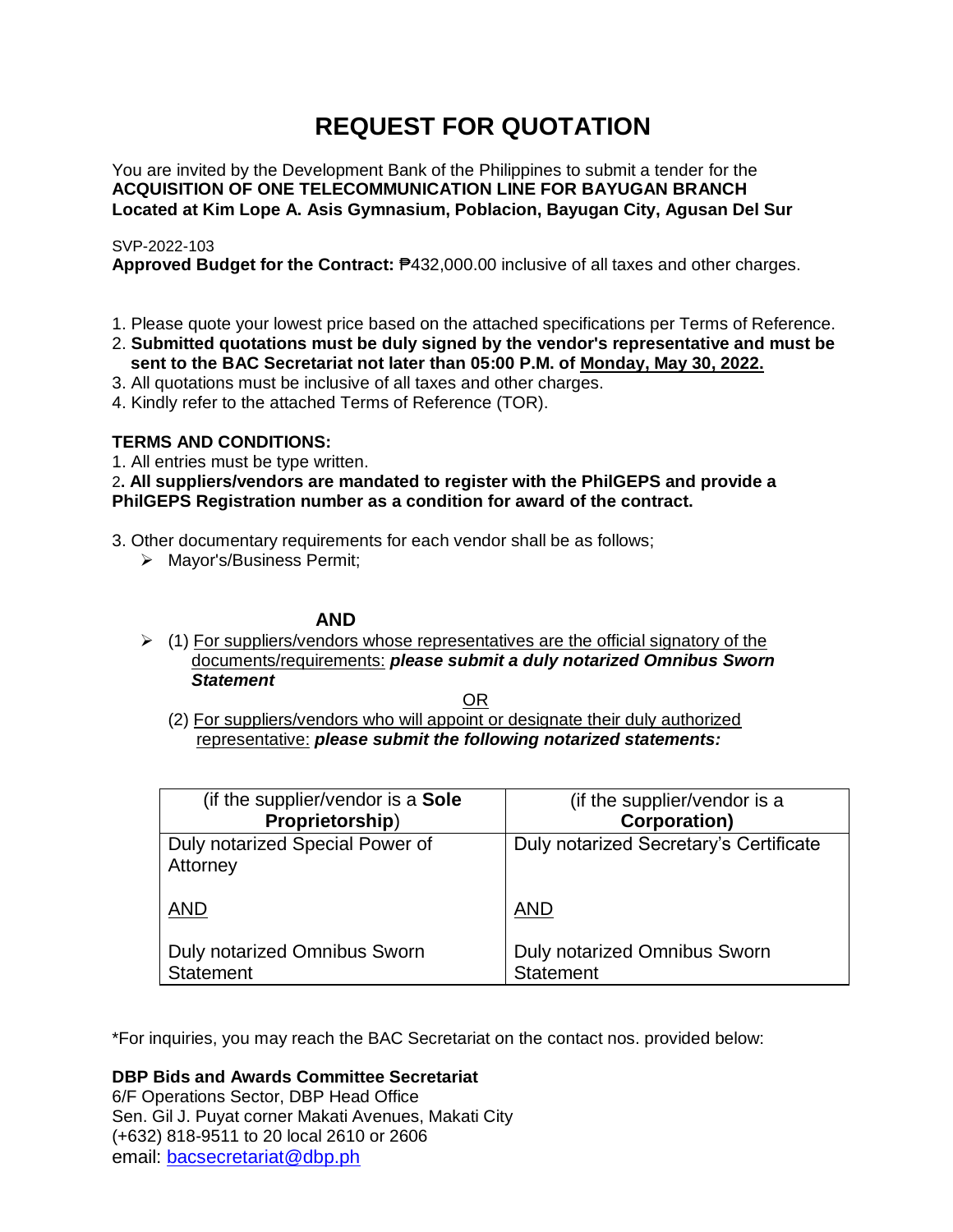#### **Annex A**

## ACQUISITION OF NEW, ADDITIONAL AND/OR REPLACEMENT TELECOMMUNICATION LINE/CONNECTIVITY SERVICE FOR THE DEVELOPMENT BANK OF THE PHILIPPINES (DBP)-**BAYUGAN BRANCH LITE UNIT.**

#### APPROVED BUDGET FOR THE CONTRACT: Php 432,000

### **TECHNICAL SPECIFICATIONS**

### A. BACKGROUND

The telecommunication connectivity service (line) is for the connection of DBP online systems, services and facilities in any of the following DBP remote sites:

A.1. Branch Office, including:

A.1.a. Lending Center A.1.b. Cash Center A.1.c. Branch-Lite Unit

A.2. Automated Teller Machine (ATM)

### **B. OBJECTIVE**

To acquire stable, reliable and secure telecommunication connectivity/line service to link DBP remote sites to the Head Office from an authorized and qualified telecommunication service provider (Telco).

#### C. COVERAGE OF THE CONTRACT

The contract will be for a one (1) year period starting from date of acceptance of service with the option for automatic renewal.

#### **D. MINIMUM SPECIFICATIONS**

- D.1. Connectivity/Line Service Availability
	- > The minimum availability of service is 99.6%.
- D.2. Connectivity/Line Specifications
- D.2.a. Branch Office ☑
	- D.2.a.i. Wired MPLS/VPN, Radio Last Mile with minimum of 2 Mbps bandwidth
	- D.2.a.ii. Inclusive network equipment, such as router and or router/modem, must not be on End-of-Life/End-of-Support status within the contract period
	- D.2.a.iii. Router must support GRE/mGRE tunneling and IP Security (ex. dynamic VPN) and SNMP
	- D.2.a.iv. DBP shall have the full access of the router
	- D.2.a.v. Provide near real time and historical link monitoring
	- D.2.b. ATM Wired
		- D.2.b.i. VPN connection at least 128 Kbps via MPLS
		- D.2.b.ii. Inclusive network equipment, such as router and or router/modem, must not be on End-of-Life/End-of-Support status within the contract period
		- D.2.b.iii. Support GRE tunneling and SNMP
		- D.2.b.iv. Provide near real time and historical link monitoring

Page 1 of 4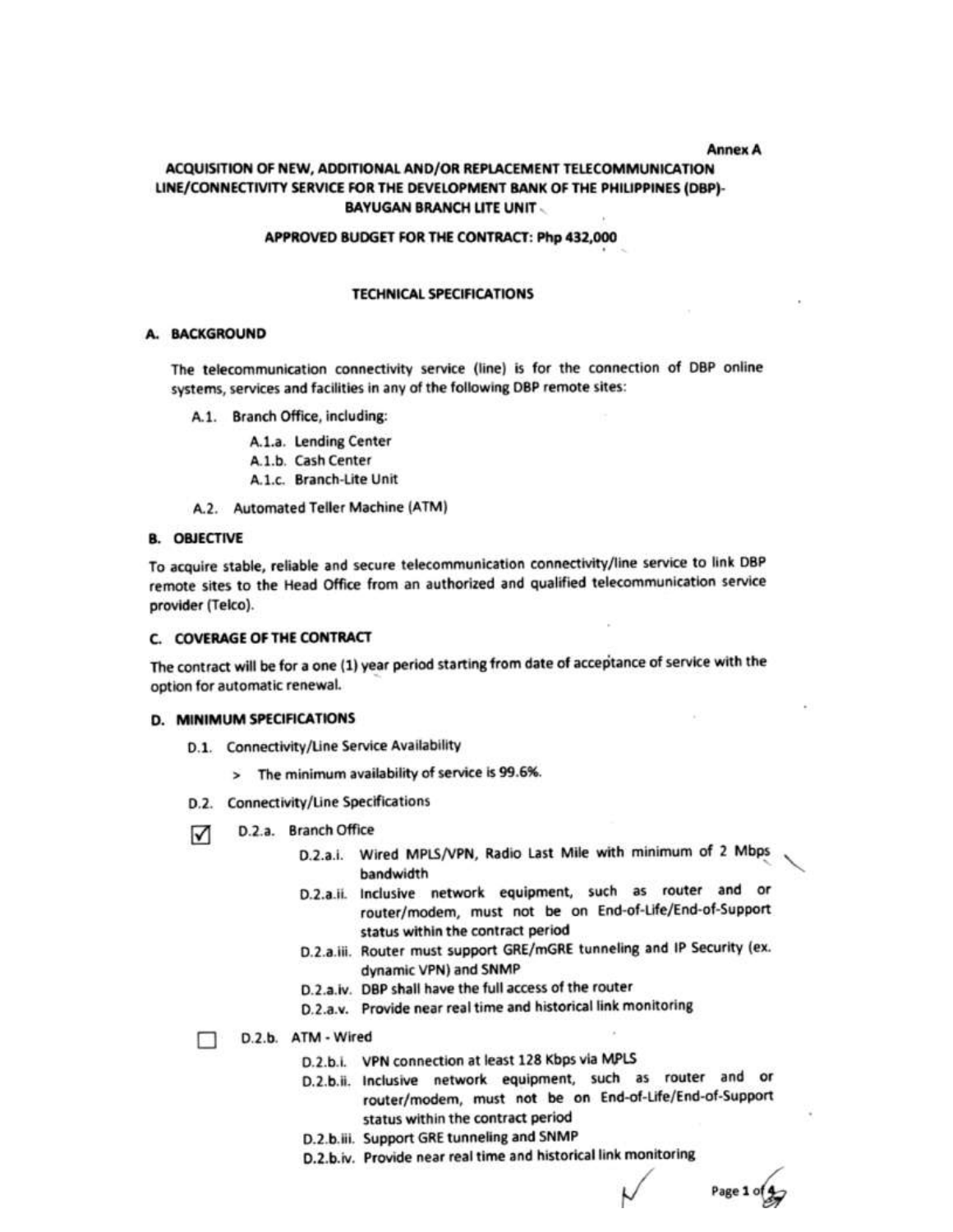ACQUISITION OF NEW, ADDITIONAL AND /OR REPLACEMENT OF TELECOMMUNICATION LINE/ CONNECTIVITY SERVICE FOR THE DEVELOPMENT BANK OF THE PHILIPPINES (DBP)

- D.2.c. · ATM Wireless
	- D.2.c.i. Provide data transmission function by public GPRS/ GSM network or higher
		- D.2.a.vi. Inclusive network equipment, such as router and or router/modem, must not be on End-of-Life/End-of-Support status within the contract period
		- D.2.c.ii. Support GRE Tunneling and SNMP
		- D.2.c.iii. Provide GUI access for local and remote management
		- D.2.c.iv. Operate at -30~+75°C temperature
		- D.2.c.v. Has LED status indication
		- D.2.c.vi. Support RJ45 console port
		- D.2.c.vii. Include: 1 power cord, 2 antennas, 1 console cable, 1 set documentation
		- D.2.c.viii. Provide near real time and historical link monitoring.
		- D.2.c.ix. Meet the average latency requirement of not greater than 200ms measured using the Ping utility or any similar mobile applications
		- D.2.c.x. Meet signal requirement of not less than 2 bars measured using mobile or similar devices capable of said measurement
		- D.2.c.xi. DBP shall have full access to the Modem/Router
- D.3. Support Services and Incident Management
	- D.3.a. The Telco shall provide 24 x 7 onsite, telephone and email support. For every service unavailability/downtime reported, the response time shall be within thirty (30) minutes.
	- D.3.b. Upon the occurrence of service unavailability/downtime, the Telco shall:
		- D.3.b.i. Conduct problem isolation/resolution and link restoration activities
		- D.3.b.ii. Notification via electronic mail (E-mail) and telephone within one (1) hour of the occurrence
		- D.3.b.iii. Minimum of twice a day status report to DBP via E-Mail
		- D.3.b.iv. Estimated time of arrival (ETA) if onsite activities required
		- D.3.b.v. Estimated time of resolution (ETR)
		- D.3.b.vi. Root cause
		- D.3.b.vii. Comply with DBP policies on security and confidentiality during support services.
	- D.3.c. The Telco shall submit an incident report stating the reason/s for the outage and detailing the steps undertaken to resolve a particular problem upon DBP's request.
- D.4. Service Performance Review
	- > The Telco shall conduct a performance review session at least once every quarter of a year

# E. TELECOMMUNICATION CONNECTIVITY/LINE REQUIREMENT CLASSIFICATION

The primary objective of the following provisions is to have multiple Telcos per site, providing service redundancy, high availability and avoiding single point of failure.

ា

- E.1. New Telecommunication Line Requirement
- E.1.a. Covered Sites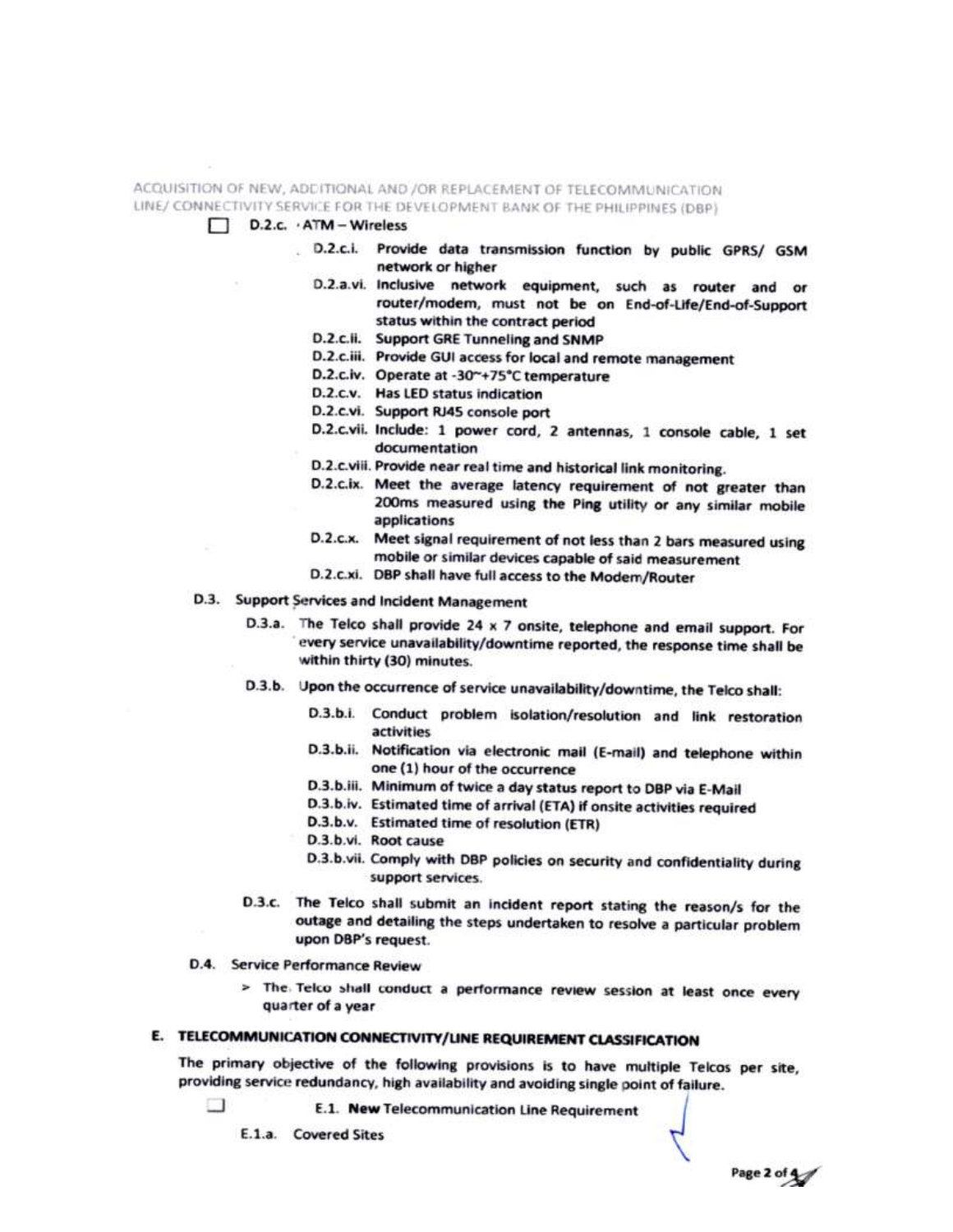- > New remotes sites
- E.1.b. Telco Selection Criteria
	- > Telecommunication Line for Branch Office
		- E.1.b.i. Two (2) different Telcos (Telco A and Telco B) shall be selected
		- E.1.b.ii. Telco A is the lowest (winning) provider
		- E.1.b.iii. Telco B is the second lowest provider
	- > Telecommunication Line for Additional ATM Facility of a Branch Office
		- E.1.b.iv. The Telco must be different from the one which has the majority or most of the telecommunication connectivity services provided for the ATM/s of that Branch Office

# E.2. Additional Telecommunication Line Requirement

- **E.2.a.** Covered Sites
	- > For existing sites with existing telecommunication line/s
- E.2.b. Telco Exception
	- > The Telco/s of the existing line/s servicing the site shall not be invited and will not be allowed to participate

### **E.3. Replacement Telecommunication Line Requirement**

- **F.3.a.** Covered Sites
	- > For existing sites with existing telecommunication line/s
- E.3.b. Telco Exception
	- E.3.b.i. For Telco Redundancy Replacement
		- > The Telco of the existing line/s servicing the site including the one to be replaced shall not be invited and will not be allowed to participate
	- E.3.b.ii. Replacement for the Purpose of Telecommunication Line Capacity (Bandwidth) Upgrade
		- > The Telco of the other existing line/s servicing the site (i.e., other than the one to be replaced) shall not be invited and will not be allowed to participate
	- E.3.b.iii. For Wireless to Wired Facility Replacement
		- > The Telco of the other existing line/s servicing the site (i.e., other than the one to be replaced) shall not be invited and will not be allowed to participate

# F. DISCONTINUANCE OF SERVICE

DBP can opt to discontinue the service within the contract period without pre-termination fee/s, if the Telco provider fails to meet the required minimum availability of service, specified in item D.1, for three (3) consecutive months (3-strike rule)

**G. PAYMENT** 

The payment shall be in a monthly basis every after the service acceptance.